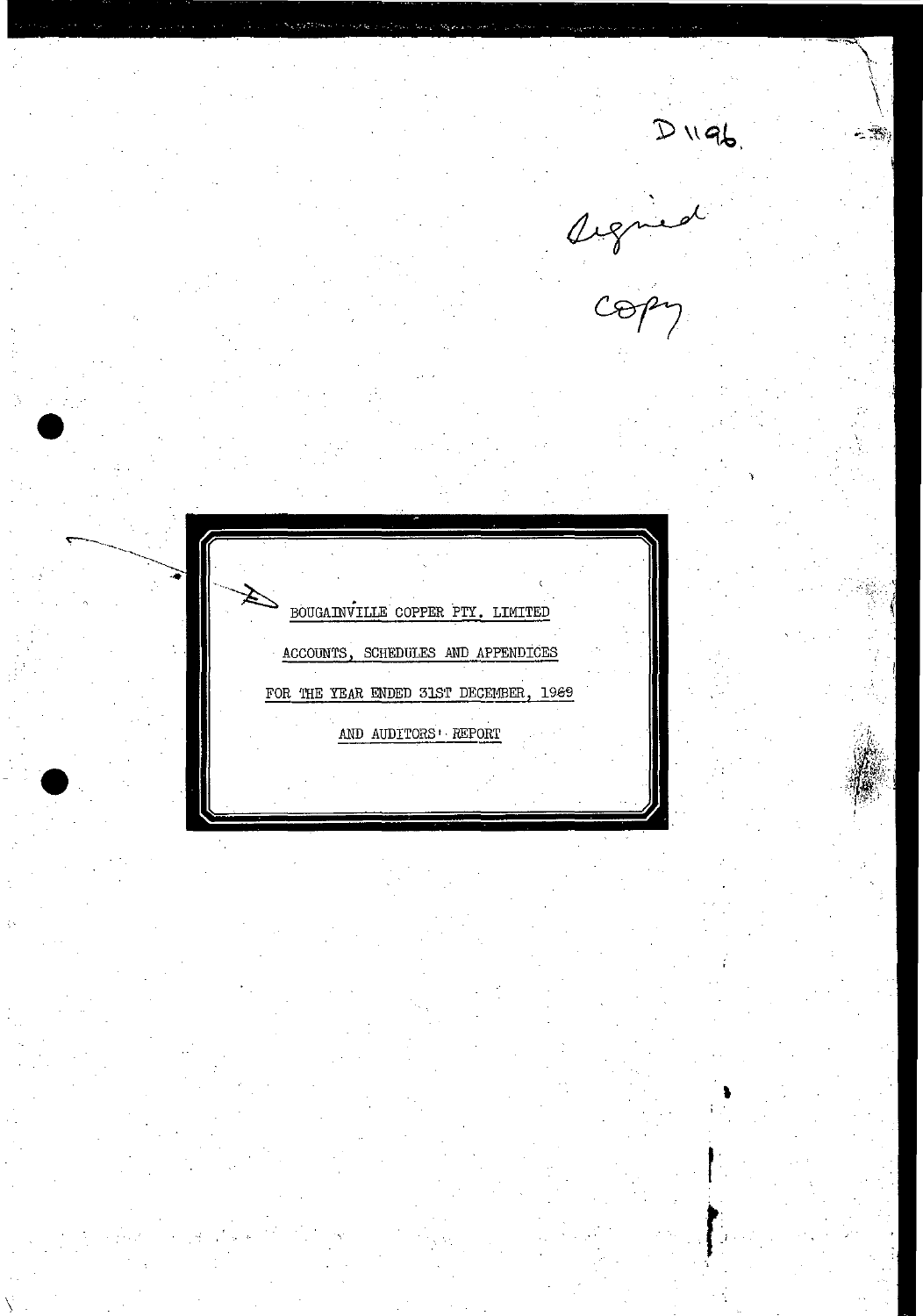## BOUGAINVILLE COPPER PrY. LIMITED

## DIRECTORS' REPORT

The Directors present the Annual Report and the audited accounts of the Company for the year ended 31st December, 1969.

## **1.** Profit and Loss Statement

The Company did not trade during the period under review. No dividends were declared or paid during the year.

In December, 1969, the Company repaid development expenditure. of \$21,431,929 incurred on its behalf by The Zinc Corporation Limited and New Broken Hill Consolidated Limited.

### 2. Capital

The authorised capital of the Company was increased from \$5,000,000 to \$125,000,000 on 29th October, 1969.

During the year a call of 90 cents per share was made on 999,998 ordinary shares of' \$1.00 each, paid to 10 cents, and  $49,000,000$  ordinary shares of \$1.00 each were issued to shareholders for cash.

### 3. Share Option.

On 29th August, 1969, in accordance with the provisions of the Mining (Bougainville Copper Agreement) Ordinance 1967, the Administration of' the Territory of'Papua and New Guinea was offered 25,000,000 unissued ordinary shares of \$1 each in the capital of the Company at par, such offer remaining open for acceptance until 28th February, 1970. Although the Administration has undertaken to accept the said offer, such shares had not been issued at the end of the period covered by the Accounts. The Administration has no right to participate by virtue of this offer in any share issue of any other company.

## 4. Statutory

Jfren

■南京市大学部門は「大学

Ĵ

中国 地

第鉄部

In accordance with the provisions of Section 162 of the Companies Ordinance the Directors state that in their opinion:-

- (a) The results of the Companys' operations for the year under review have not been materially affected by items of an abnormal character.
- (b) No circumstances have arisen which render adherence to the existing method of valUation of assets or liabilities of the Company misleading or inappropriate.
- (c) No contingent liabilities have been undertaken by the Company since the end of the period-covered by the last\_ Report.
- (d) No contingent liability has become enforceable or is likely to become enforceable within the succeeding period of 12 months which will materially affect the Company in its ability to meet its obligations as and when they fall due.

For and on behalf of the Board

 $@1$  munces

C. J. Morcher, Secretary

, 1970,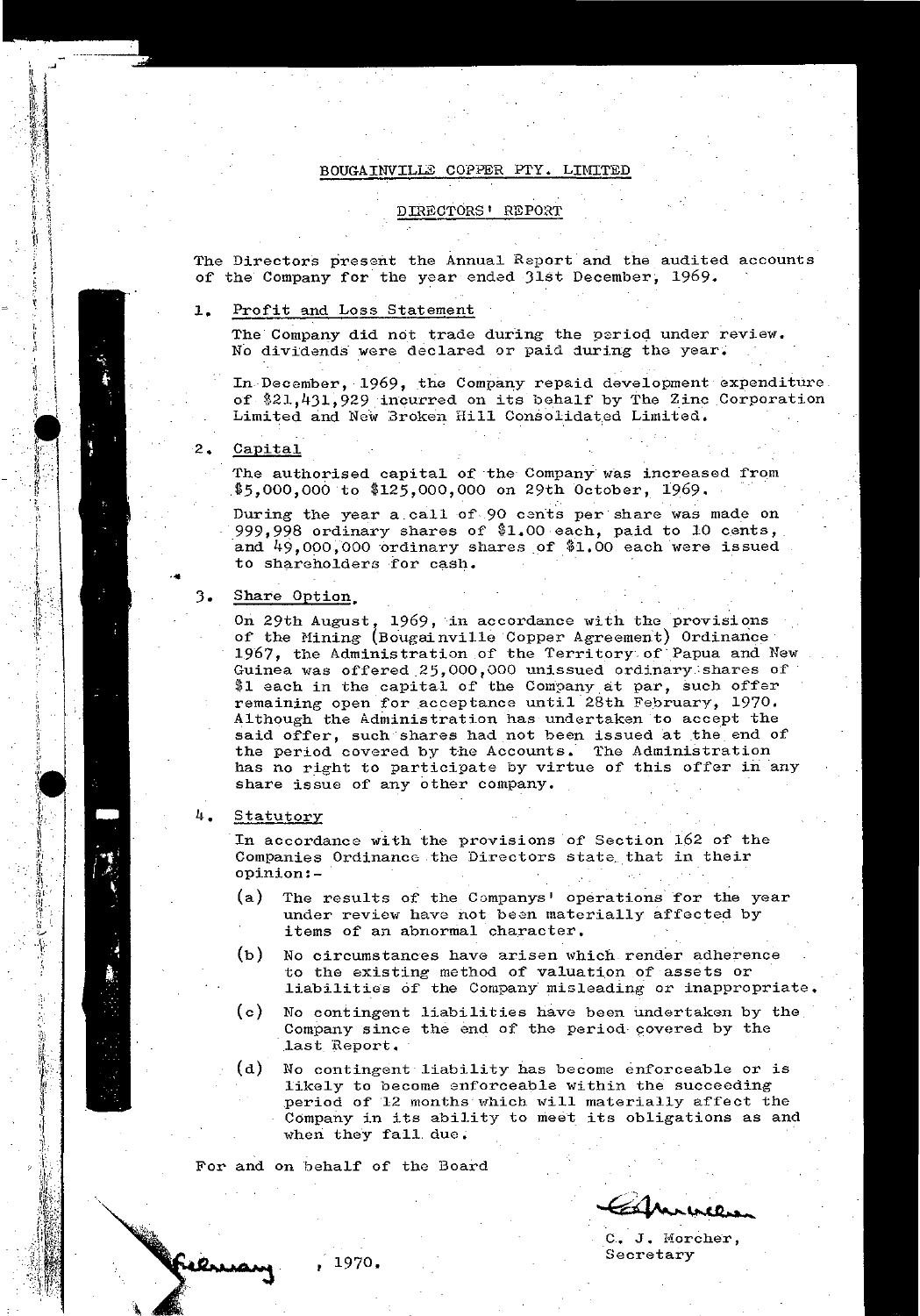## BOUGAINVILLE COPPER PTY. LIMITED

## STATEMENT BY DIRECTORS

We, Maurice Alan Mawby and Frank Fletcher Espie, being two directors of Bougainville Copper Pty. Limited state that in our opinion the accompanying profit and loss statement is drawn up so as to give a true and fair view of the results of the business of the Company for the period covered by the statement and the accompanying balance sheet is drawn up so as to exhibit a true and fair view of the state of affairs of the Company at the end of that period.

Signed at Melbourne this

 $10.7$ day of **Schwarg**, 1970.

On behalf of the Board

M. Arawly...} Directors

## DECLARATION BY SECRETARY

I, Christopher John Morcher, Secretary of Bougainville Copper Pty. Limited, do solemnly and sincerely declare that the accompanying balance sheet and profit and loss statement of the Company are, to the best of my knowledge and belief, correct.

And I make this solemn declaration by virtue of the Statutory Declarations Act 1959, and subject to the penalties provided by that Act for the making of false statements in statutory declarations conscientiously believing the statements contained in this declaration to be true in every particular.

Declared at Melbourne in the 

Before me :

Justice of the Peace.

## REPORT OF THE AUDITORS TO THE MEMBERS

In our opinion, the accompanying balance sheet and profit and loss statement are properly drawn up in accordance with the provisions of the Companies Ordinance 1963-1968 and so as to give a true and fair view of the state of affairs of the Company.

The accounting and other records, including registers, of the Company examined by us have, in our opinion, been properly kept in accordance with the provisions of the Ordinance.

Cooper Brother &

COOPER BROTHERS & CO. Chartered Accountants

Melbourne, 10 Ebruay 1970.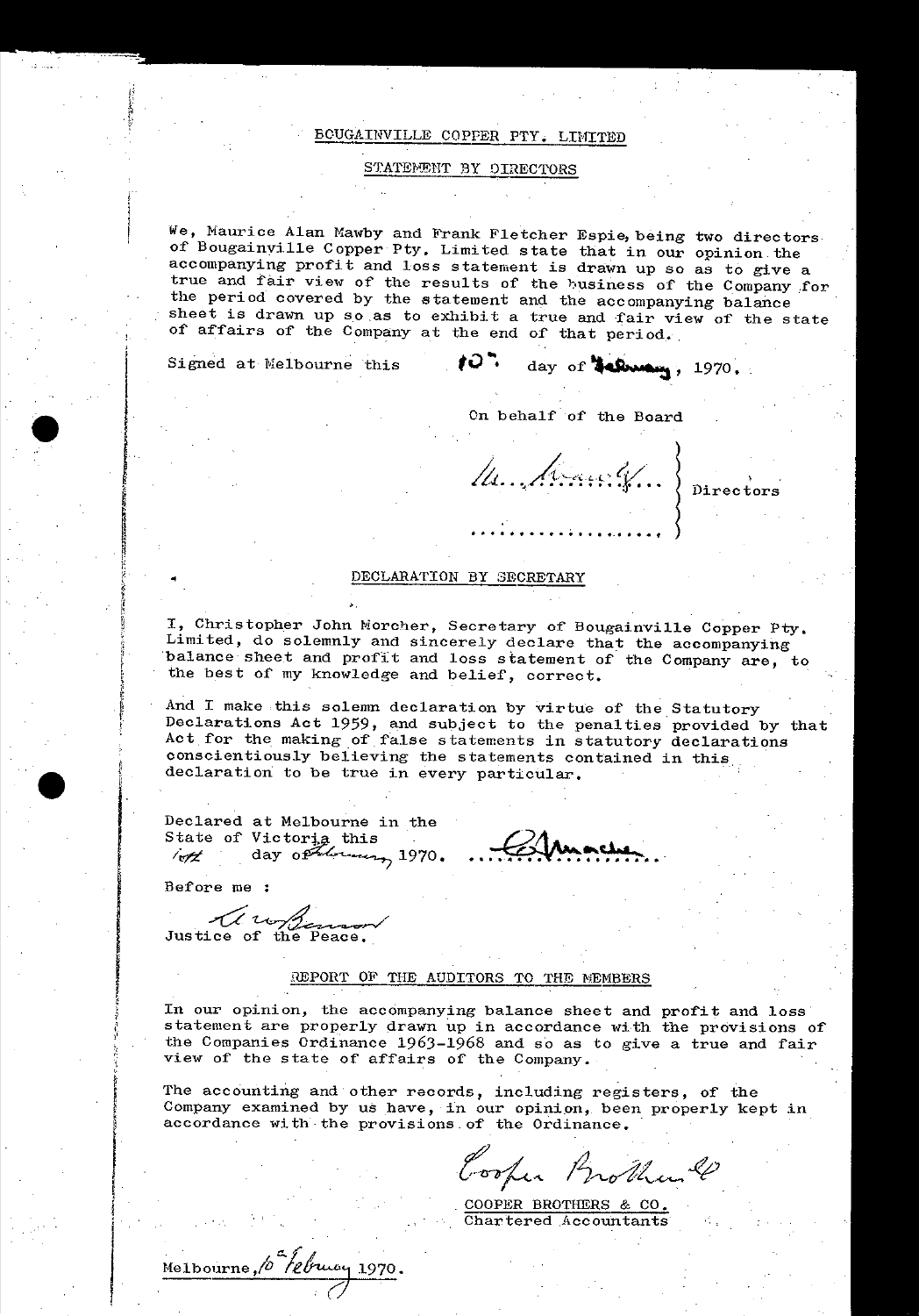## BOUGAIEVILLE COFPER PTY. LIMITED

BALANCE SHEET AS AT 31ST DECEMBER, 1969.



These funds are represented by the following assets.

PFB:NJP Melbourne,<br>29th January, 1970.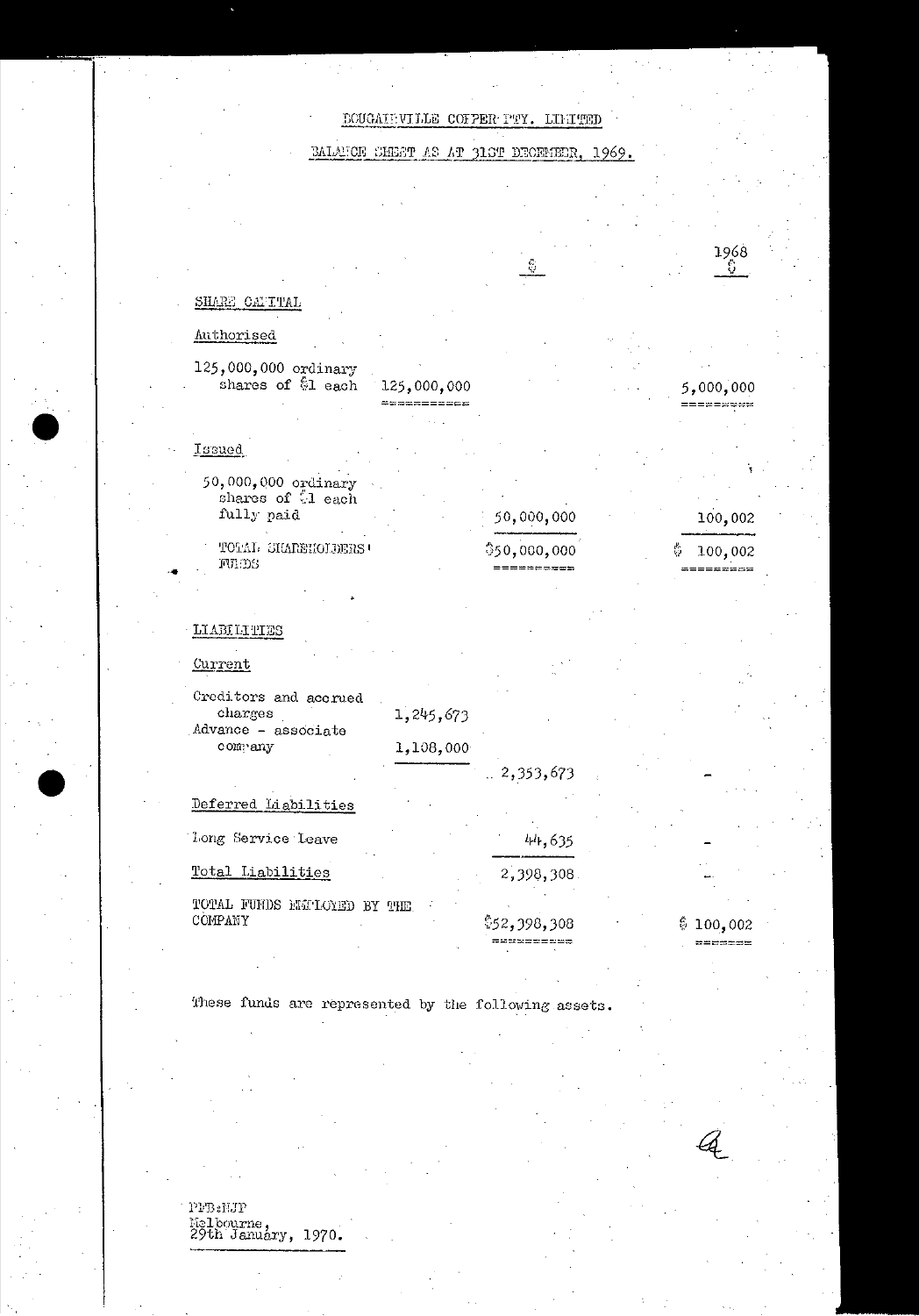#### DOUGAINVILLE COPPER PTY. LILIT TED

#### BALANCE SHEET AS AT 31ST DECEMBER, 1969.

|                                                  |           | $\mathbb{C}^{\times}$           | 1968<br>-93                |  |
|--------------------------------------------------|-----------|---------------------------------|----------------------------|--|
| 1.83.118                                         |           |                                 |                            |  |
|                                                  |           |                                 |                            |  |
| Current                                          |           |                                 |                            |  |
| Cash and Bank<br>Balances                        | 261,675   |                                 | 204                        |  |
| Debtors and Payments<br>in Advance               | 3,276,729 |                                 |                            |  |
| .mount due by :<br>C.R.A. Group                  |           |                                 |                            |  |
| Companies<br>Associated Company                  | 33,666    |                                 | 64,600<br>32,300           |  |
|                                                  |           | 3,572,070                       | 97,104                     |  |
| Investments                                      |           |                                 |                            |  |
| Shares not listed<br>- at cost<br>$C.R.A.$ Group | 45,037    |                                 |                            |  |
| Companies                                        | 139,387   |                                 |                            |  |
|                                                  |           | 184,424                         |                            |  |
| Fixed Assets                                     |           |                                 |                            |  |
| Development of mining<br>property - at cost      |           | 48,639,901                      | 1,000                      |  |
| Intangible Assets                                |           |                                 |                            |  |
| Incorporation Expenses                           |           | 1,913                           | 1,898                      |  |
| TOTAL ASSATS                                     |           | 52,398,308<br>$= = = = = = = =$ | 100,002<br>$m = m = m = m$ |  |
|                                                  |           |                                 |                            |  |

The accompanying notes form part of the accounts and are to be read in conjunction therewith.

 ${\tt l}\text{-}\tt {\tt FB}{:}\tt {\tt MJF}$ Fighbourne,<br>29th January, 1970.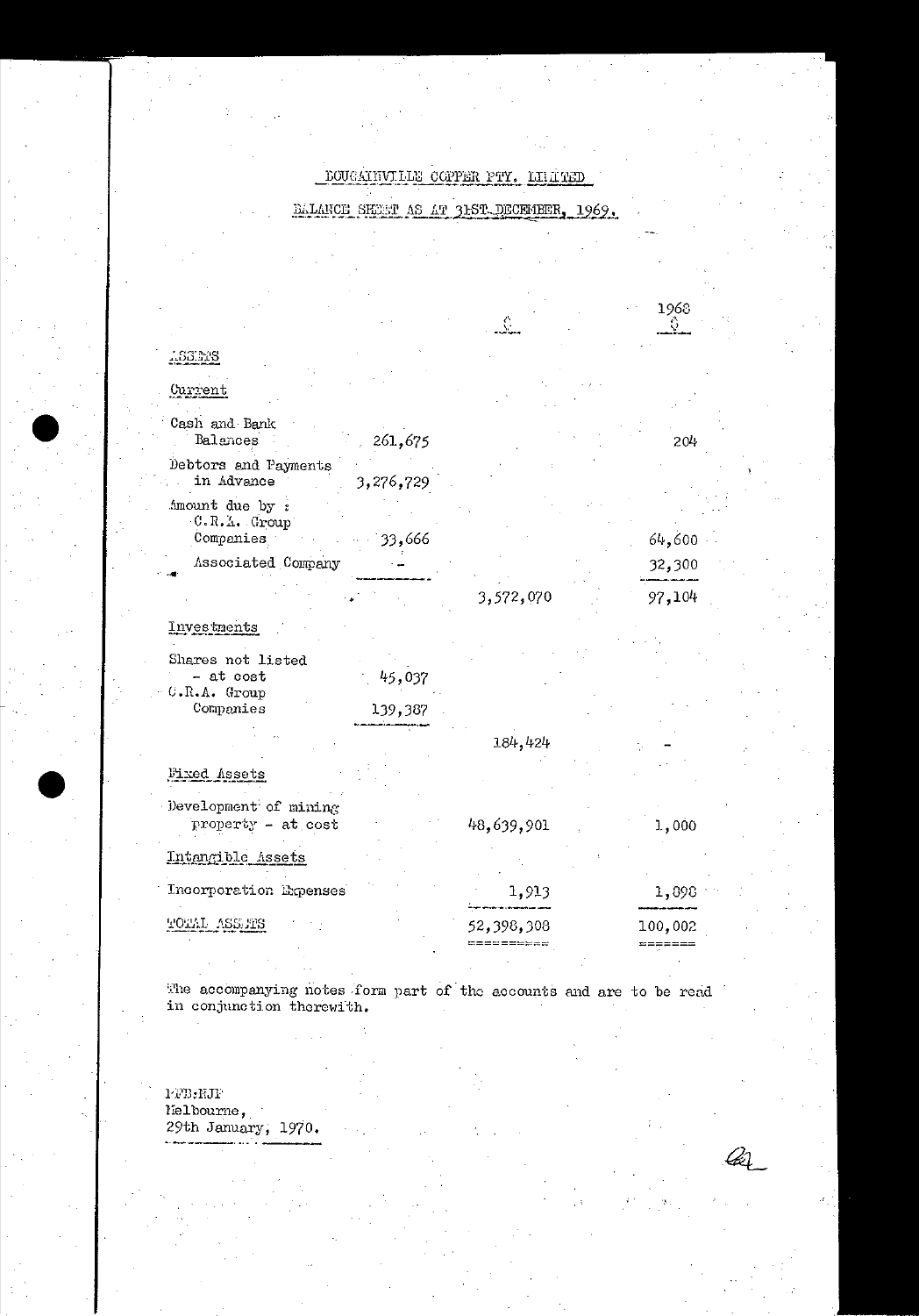# BOUGAINVILLE COPPER PTY. LIMITED

## 31ST DECEMBER, 1969

## PROFIT AND LOSS STATEMENT

# FOR THE YEAR ENDED 31ST DECEMBER, 1969

1968 1969  $N\!$ il  $N11$  $N11$  $Nil$ 

Expenses

Revenue

 $JFA/sr$ 

## MELBOURNE

14th January, 1970.